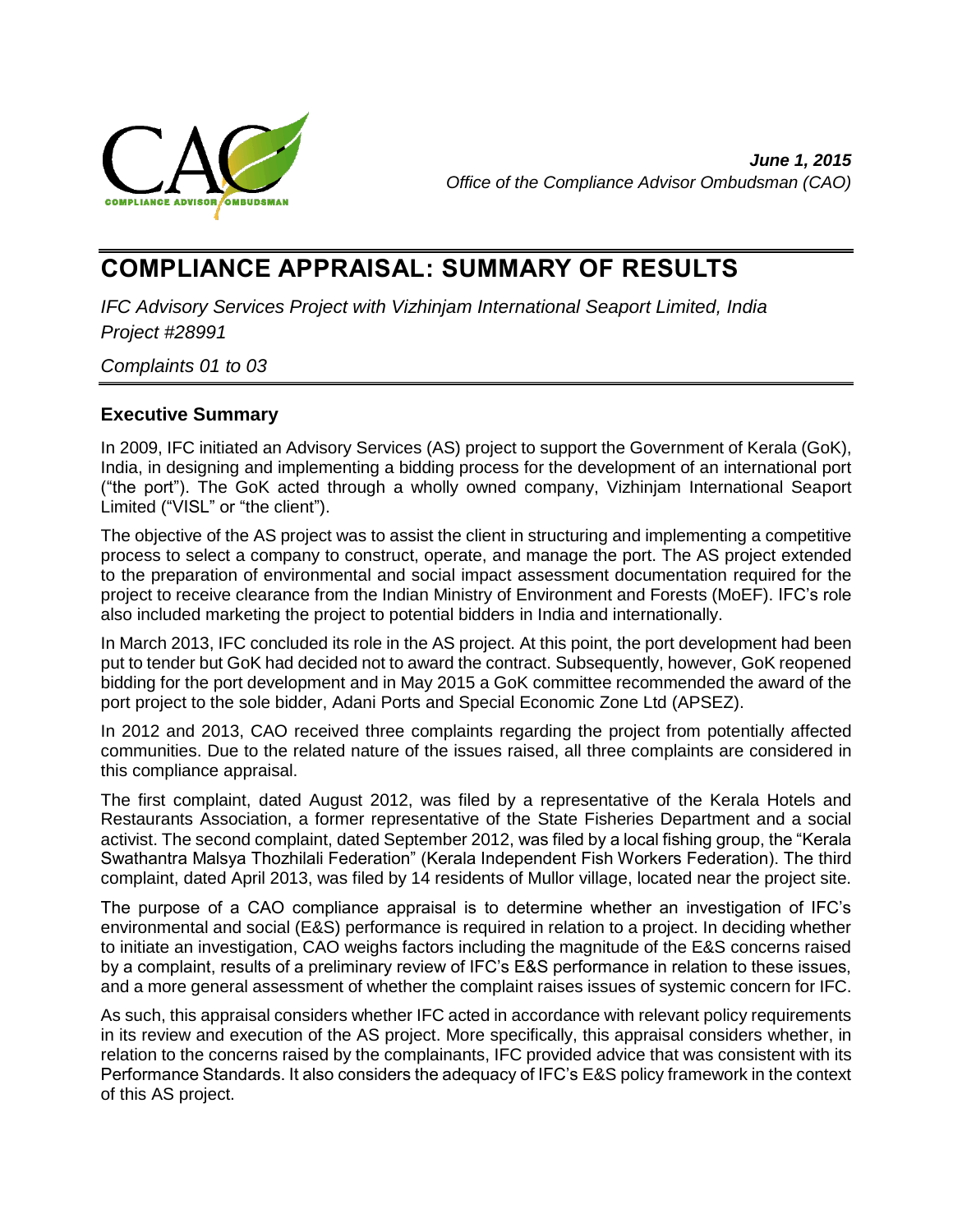On the basis of available information, CAO considers that the complaints raise potentially significant concerns about the E&S impacts of this project. The complaints also raise questions about the application of IFC's E&S requirements to the project. These include:

- a. whether IFC's advice in relation to E&S issues was consistent with the Performance Standards, particularly regarding the:
	- $\circ$  assessment of the environmental and social impacts of land-based infrastructure associated with the project;
	- o application of Performance Standard 5 as it applies to economic displacement; and
	- $\circ$  application of Performance Standards 1 and 6 as they apply to stakeholder consultation and project impacts on ecosystem services.
- b. whether IFC's policies, procedures, and practices as they were applied to the selection and structuring of this AS project provided an adequate level of guidance and protection in the context of IFC's broader commitments to sustainable development.

On the balance of considerations, CAO has decided to conduct a compliance investigation of IFC's E&S performance in relation to this AS project. Terms of reference for this compliance investigation will be prepared in accordance to CAO's Operational Guidelines.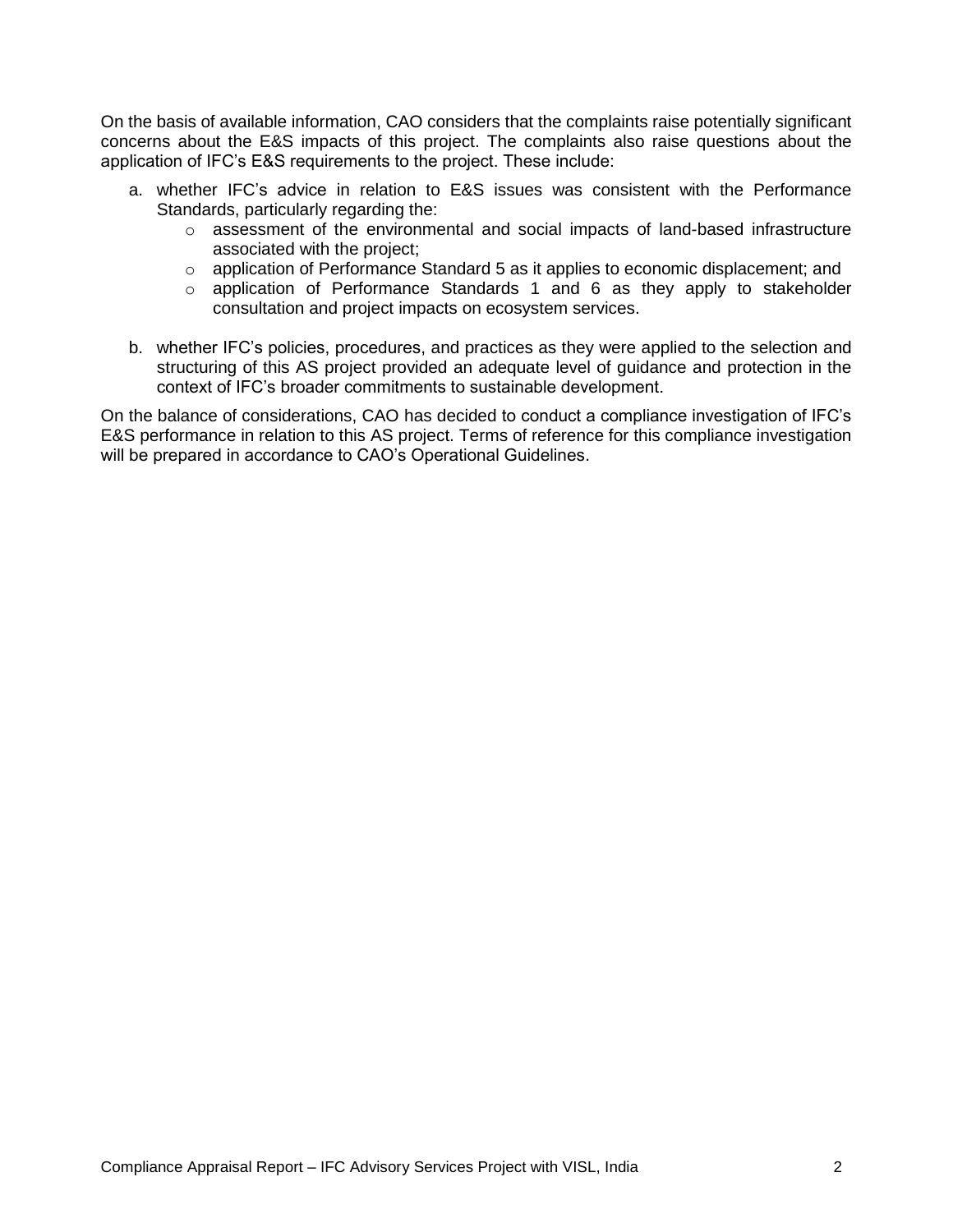# **About CAO**

*CAO's mission is to serve as a fair, trusted, and effective independent recourse mechanism and to improve the environmental and social accountability of IFC and MIGA.*

CAO (Office of the Compliance Advisor Ombudsman) is an independent post that reports directly to the President of the World Bank Group. CAO reviews complaints from communities affected by development projects undertaken by the two private sector arms of the World Bank Group, the International Finance Corporation (IFC) and the Multilateral Investment Guarantee Agency (MIGA).

For more information about CAO, please visit [www.cao-ombudsman.org](http://www.cao-ombudsman.org/)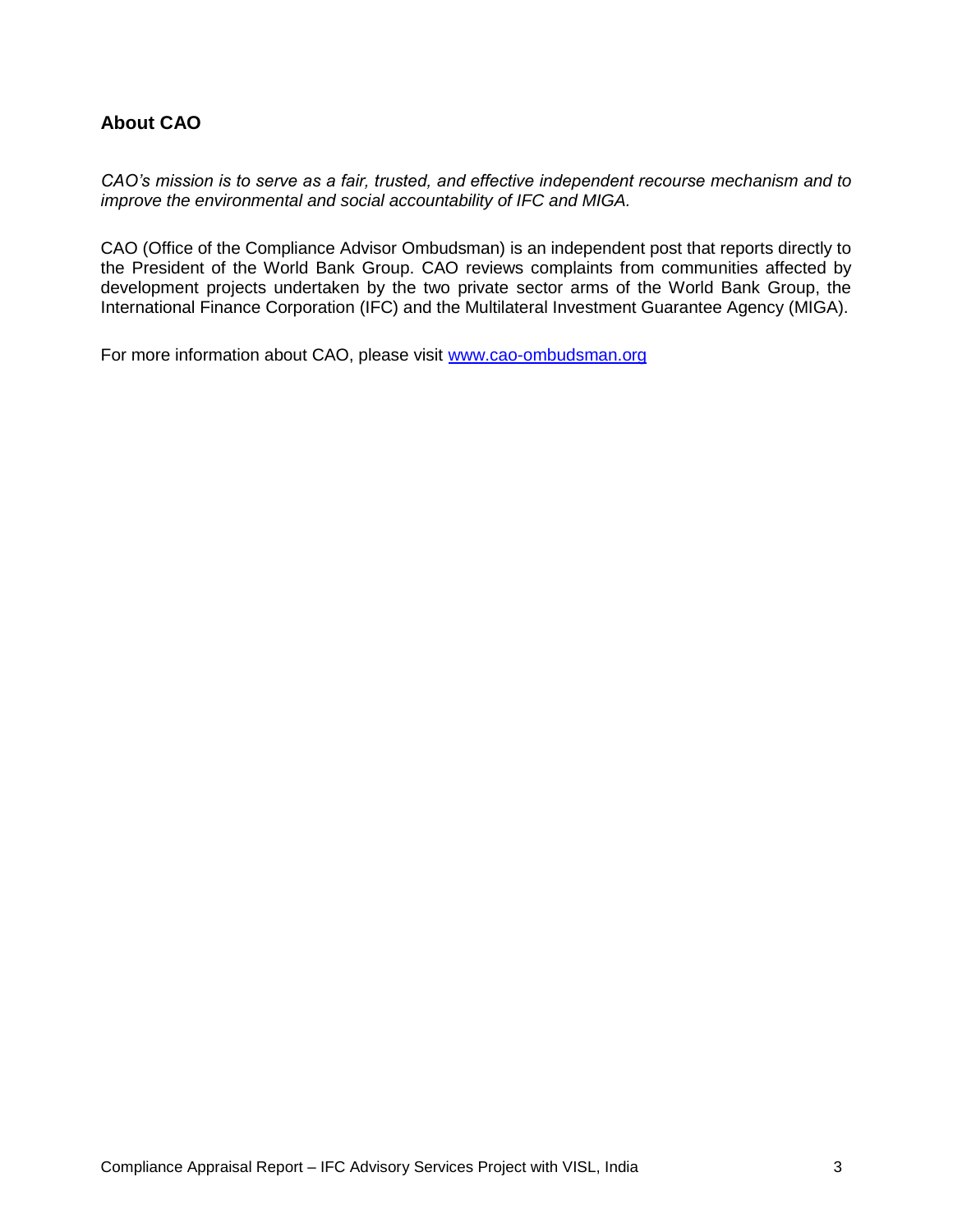# **Table of Contents**

| L.   |  |
|------|--|
| Ш.   |  |
|      |  |
|      |  |
| III. |  |
|      |  |
|      |  |
|      |  |
|      |  |
|      |  |
|      |  |
|      |  |
|      |  |
|      |  |
| IV.  |  |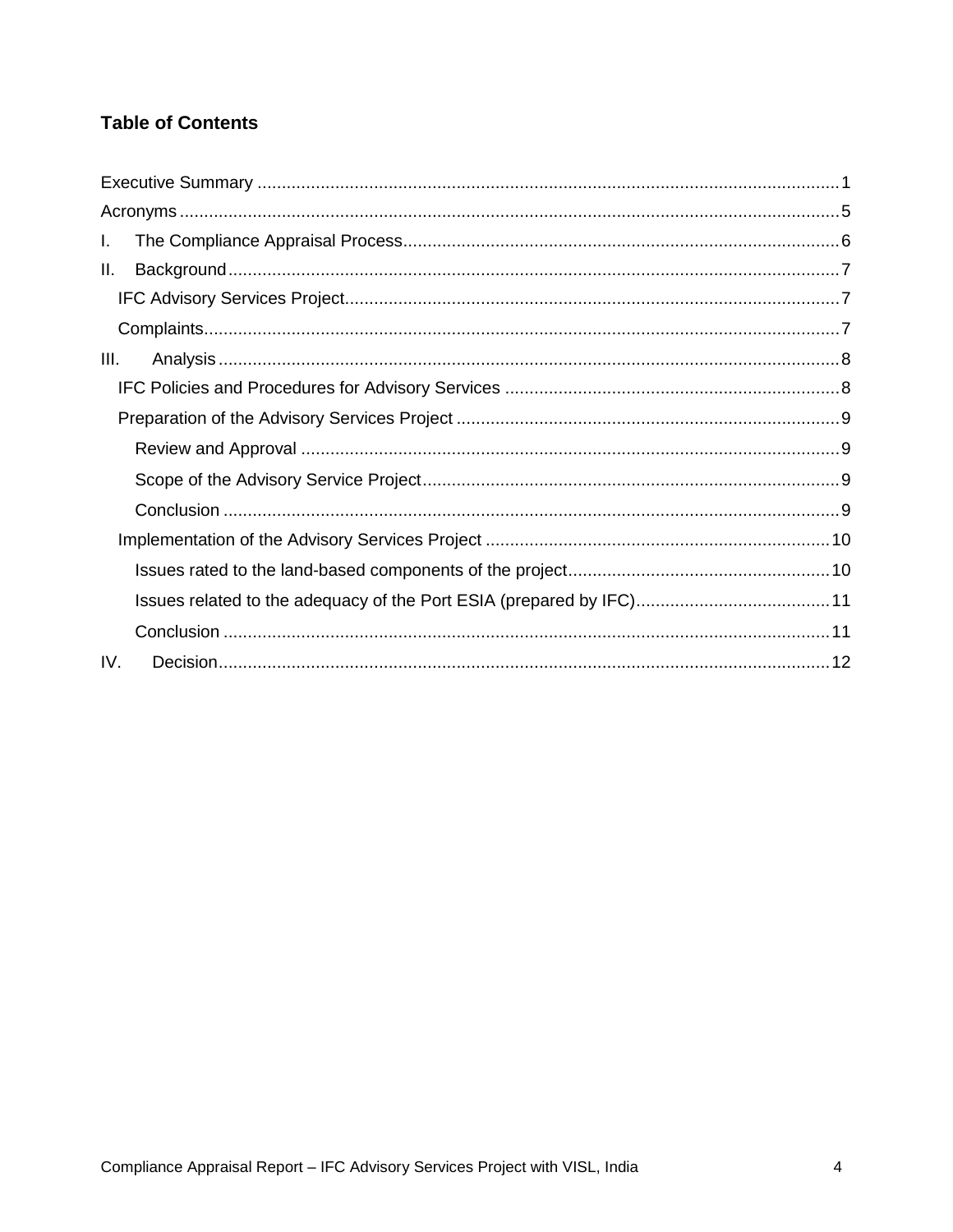# <span id="page-4-0"></span>**Acronyms**

| <b>Acronym</b> | <b>Definition</b>                                         |
|----------------|-----------------------------------------------------------|
| AS             | <b>IFC Advisory Services</b>                              |
| <b>APSEZ</b>   | Adani Ports and Special Economic Zone                     |
| CAO            | Office of the Compliance Advisor Ombudsman (IFC and MIGA) |
| E&S            | <b>Environmental and Social</b>                           |
| EIA            | <b>Environmental Impact Assessment</b>                    |
| <b>ESIA</b>    | <b>Environmental and Social Impact Assessment</b>         |
| <b>ESRP</b>    | <b>Environmental and Social Review Procedures</b>         |
| <b>FASA</b>    | <b>Financial Advisory Services Agreement</b>              |
| GIIP           | Good International Industry Practice                      |
| GoK            | Government of Kerala                                      |
| <b>IFC</b>     | <b>International Finance Corporation</b>                  |
| <b>MoEF</b>    | Indian Ministry of Environment and Forests                |
| <b>PPP</b>     | <b>Public-Private Partnership</b>                         |
| <b>PS</b>      | <b>Performance Standards</b>                              |
| <b>TOR</b>     | <b>Terms of Reference</b>                                 |
| <b>VISL</b>    | Vizhinjam International Seaport Limited                   |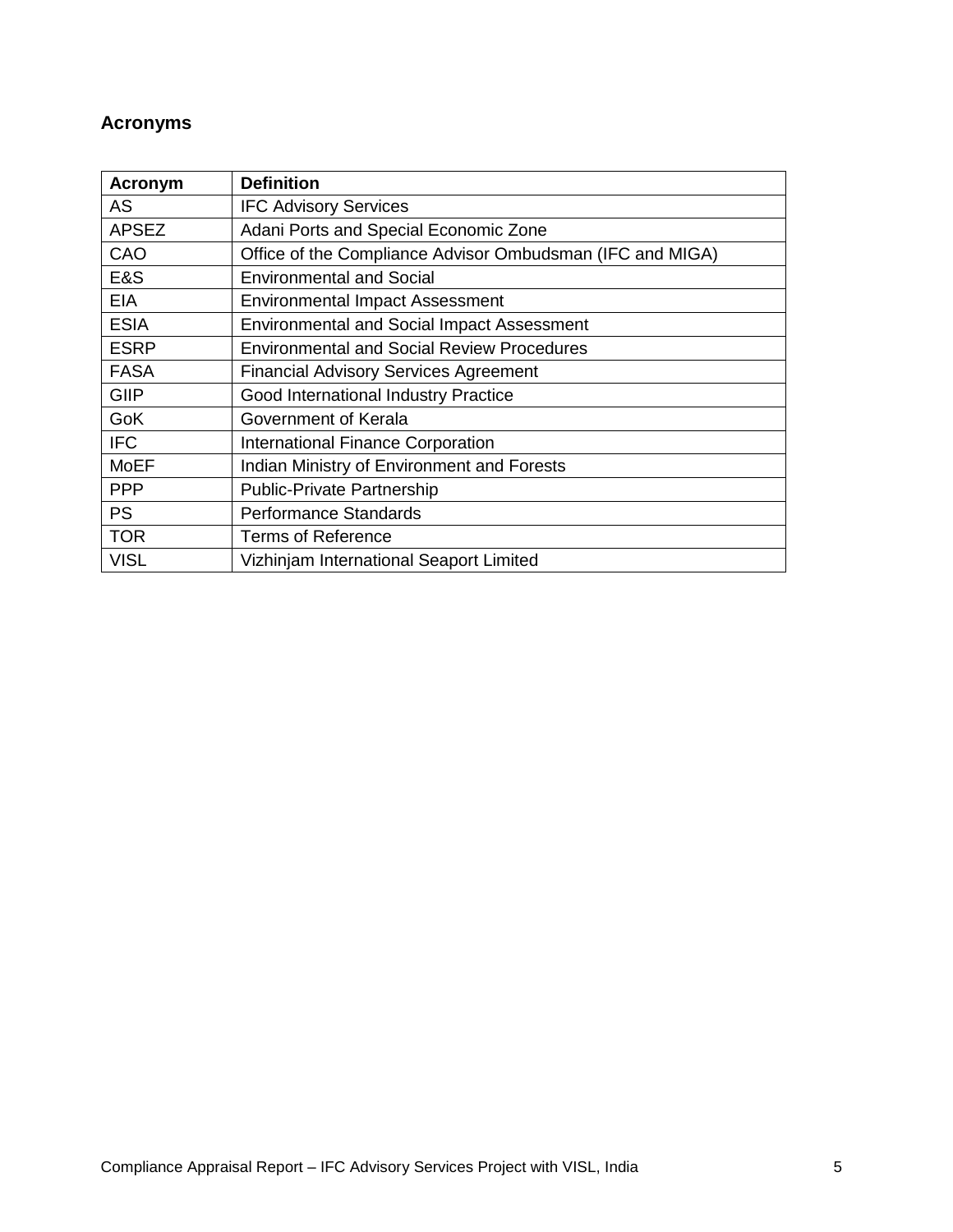# <span id="page-5-0"></span>**I. The Compliance Appraisal Process**

When CAO receives a complaint about an IFC or MIGA project, the complaint is referred for assessment. If CAO concludes that the parties are not willing or able to reach a facilitated solution, the case is transferred to the CAO compliance function for appraisal and potential investigation.

A compliance appraisal also can be triggered by the CAO vice president, IFC/MIGA management, or the president of the World Bank Group.

The focus of the CAO compliance function is on IFC and MIGA, not their client. This applies to all IFC's business activities, including the real sector, financial markets, and advisory. CAO assesses how IFC/MIGA assured itself/themselves of the performance of its/their business activity or advice, as well as whether the outcomes of the business activity or advice are consistent with the intent of the relevant policy provisions. In many cases, however, in assessing the performance of the project and IFC's/MIGA's implementation of measures to meet the relevant requirements, it will be necessary for CAO to review the actions of the client and verify outcomes in the field.

In order to decide whether a compliance investigation is warranted, CAO first conducts a compliance appraisal. The purpose of the compliance appraisal process is to ensure that compliance investigations are initiated only for those projects that raise substantial concerns regarding environmental and/or social outcomes, and/or issues of systemic importance to IFC/MIGA.

To guide the compliance appraisal process, CAO applies several basic criteria. These criteria test the value of undertaking a compliance investigation, as CAO seeks to determine whether:

- There is evidence of potentially significant adverse environmental and/or social outcome(s) now, or in the future.
- There are indications that a policy or other appraisal criteria may not have been adhered to or properly applied by IFC/MIGA.
- There is evidence that indicates that IFC or MIGA's provisions, whether complied with or not, have failed to provide an adequate level of protection.

In conducting the appraisal, CAO will engage with the IFC/MIGA team working with the specific project and other stakeholders to understand which criteria IFC/MIGA used to assure itself/themselves of the performance of the project, how IFC/MIGA assured itself/themselves of compliance with these criteria, how IFC/MIGA assured itself/themselves that these provisions provided an adequate level of protection, and, generally, whether a compliance investigation is the appropriate response. After a compliance appraisal has been completed, CAO can close the case or initiate a compliance investigation of IFC or MIGA.

Once CAO concludes a compliance appraisal, it will advise IFC/MIGA, the World Bank Group President, and the Board in writing. If a compliance appraisal results from a case transferred from CAO's dispute resolution, the complainant will also be advised in writing. A summary of all appraisal results will be made public. If CAO decides to initiate a compliance investigation as a result of the compliance appraisal, CAO will draw up terms of reference for the compliance investigation in accordance with CAO's Operational Guidelines.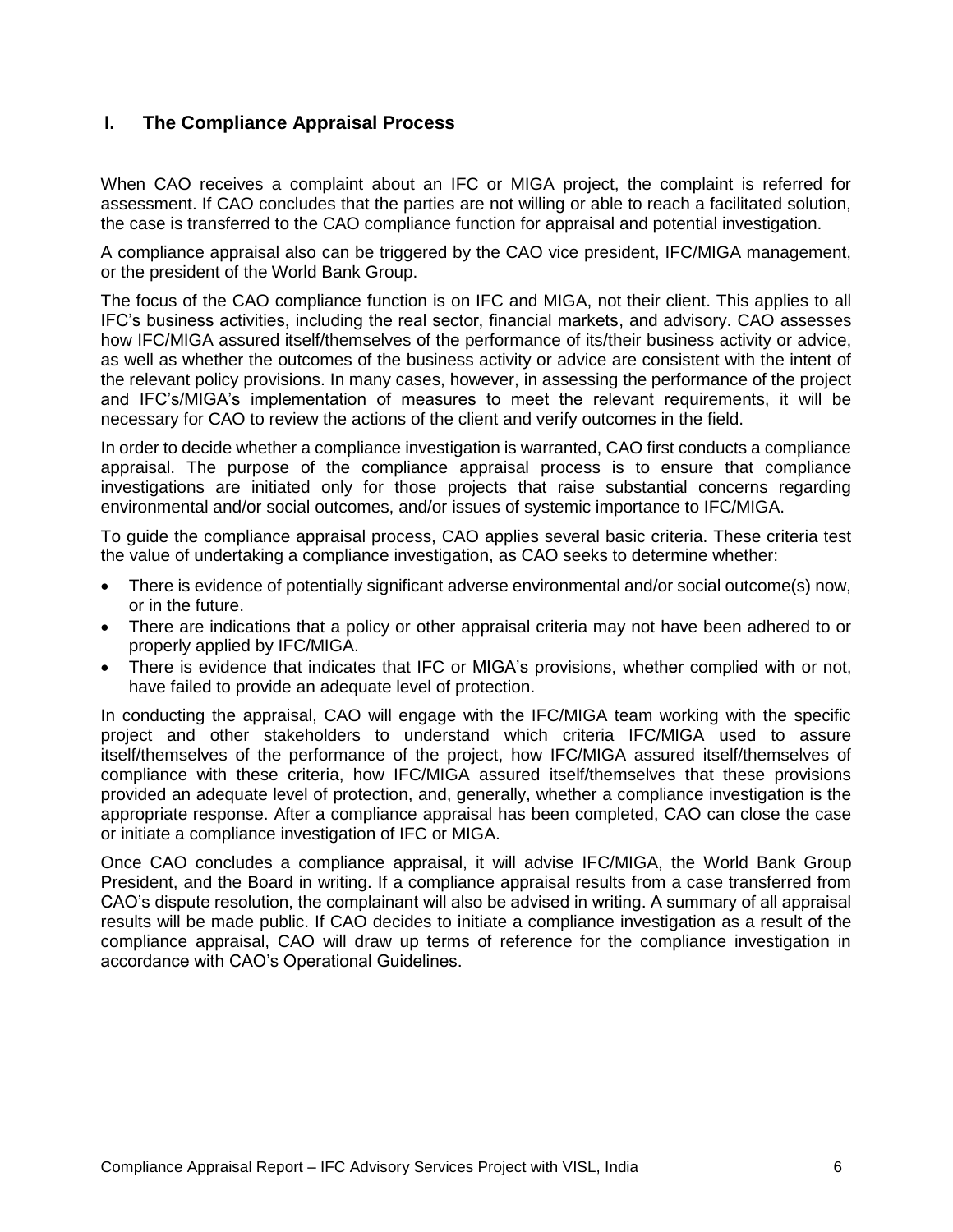# <span id="page-6-0"></span>**II. Background**

#### <span id="page-6-1"></span>**IFC Advisory Services Project**

In 2009, IFC initiated an Advisory Services (AS) project to support the Government of Kerala (GoK), India, in designing and implementing a bidding process for the development of a greenfield international port in Vizhinjam, Kerala ("the port").

The port was to be developed using a Public Private Partnership (PPP) model. The GoK acted through a wholly owned company, Vizhinjam International Seaport Limited (VISL or "the client"), which was to select, through competitive bidding, a private partner to construct, finance, operate, and manage the port.

The objective of the AS project was to assist the client with structuring and implementing the bidding process. Two previous rounds of bidding, in 2004-06 and 2007-09, led by the GoK had not been successful. IFC's AS project extended to the preparation of E&S impact assessment documentation required for the project to receive clearance from the Indian Ministry of Environment and Forests (MoEF).

The AS project was divided into two main phases:

- Phase I involved due diligence and preparation for the bidding process (due diligence included conducting a full legal, technical/environmental, and financial review).
- Phase II involved implementation, including Request for Proposal preparation, marketing, and bidding processes.

The Financial Advisory Services Agreement (FASA – dated November 2009) between IFC and the client stated that IFC would assume overall oversight of the client's consultants and that IFC-hired consultants would direct the development of the Environmental Impact Assessment (EIA) for the port, a requirement for the project to proceed under Indian law.

In March 2013, IFC concluded its primary role in the project. IFC's AS Project Completion Report (March 29, 2013) recorded that the GoK had decided not to award the project. Subsequently, however, GoK reopened bidding for the port development and in May 2015 a GoK committee recommended the award of the port project to the sole bidder, Adani Ports and Special Economic Zone Ltd (APSEZ).<sup>1</sup> At the time of writing, IFC had no ongoing involvement in the project, however, any future exposure to the construction of the port, either directly or through a financial intermediary would be of relevance in the context of CAO's compliance mandate.

# <span id="page-6-2"></span>**Complaints**

CAO received three complaints about the Kerala Port project.

In August 2012, the first complaint was filed by representatives of affected communities, including a representative of the Kerala Hotels and Restaurants Association; a former representative of the State Fisheries Department; and a social activist. The first complaint related primarily to the design of the port project and its socio-economic and environmental impacts on tourism and fishing activities. It also raised concerns about IFC's due diligence for the project and stakeholder consultation activities.

In November 2012, a second complaint was filed with CAO by a local fishing group, Kerala Swathantra Malsya Thozhilali Federation (Kerala Independent Fish Workers Federation). This complaint related primarily to the impact of the port on fishing activities. It also underscores concerns

 $\overline{a}$ <sup>1</sup> Business Standard (May 7, 2015) 'Empowered Committee recommends Adani for Vizhinjam' <http://goo.gl/gMZA4s> (Accessed May 15, 2015)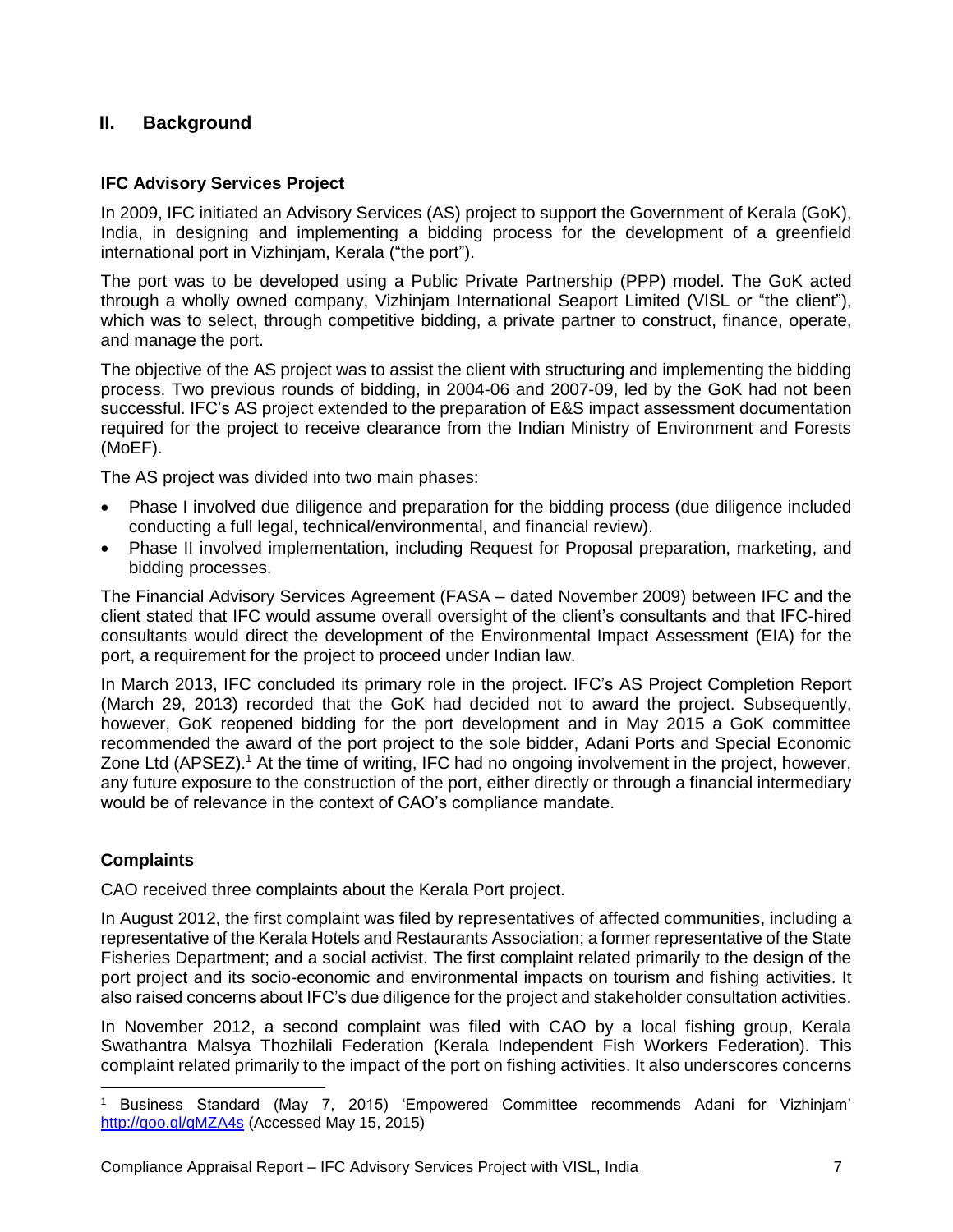about the project's impacts on marine biodiversity, pollution, soil erosion, loss of land, and safety of the fishing community.

In April 2013, a third complaint was filed with CAO by 14 residents of the village of Mullor in the Vizhinjam area. This complaint relates to impacts on farmland and access to water in relation to infrastructure associated with the port development (in particular, road construction).

All three complaints were found eligible by CAO. As there was no agreement to participate in a dispute resolution process, all three complaints were transferred to CAO's compliance function.

#### <span id="page-7-0"></span>**III. Analysis**

This section outlines the framework of IFC E&S policies and procedures as they apply to the AS project. It then analyzes IFC's approach using these standards during preparation and implementation of the project, and in the context of the issues raised by the complainants.

#### <span id="page-7-1"></span>**IFC Policies and Procedures for Advisory Services**

This project was prepared and initially implemented under IFC's 2006 Policy on Social and Environmental Sustainability ("2006 Sustainability Policy") and Performance Standards (PS). The key requirement from the 2006 Sustainability Policy in relation to IFC AS projects is that "when IFC is providing advice for large scale investment projects, the Performance Standards are used as a reference in addition to national laws" (para. 30).

The Sustainability Policy and the PS were updated effective January 2012, and are now together referred to as the Sustainability Framework. The key requirement of this update in relation to AS projects is that, where E&S risks are identified, IFC will provide advice that is "consistent with the Performance Standards as a framework of good international industry practice" (para. 39). The 2012 Sustainability Policy further stipulates that when IFC provides advisory services to its clients, it strives to "achieve positive improvements in environmental and social performance, and help clients move towards greater consistency with the Performance Standards, even if they are not able to meet their full intent during the life of the advisory activity" (*Ibid.*).

IFC implements its commitments in the Sustainability Policy through its Environmental and Social Review Procedures (ESRP). These procedures outline how IFC evaluates the potential E&S risks around a proposed AS project. This project was approved under ESRP Version 4 (August 2009) and supervised under subsequent versions of the ESRP.

In accordance with ESRP Version 4 (para.11.3.3), the transaction leader for an AS project will "consider the impacts and outcomes of the AS project and determine whether the impacts and outcomes could have potential E&S risks. […] If there are E&S risks, the Transaction Leader will include the AS Sustainability Champion and the CESI Sustainability Champion/Specialist on the AS team as peer reviewers and consult with them on how to incorporate the E&S best practices into the project". 2

Neither the Sustainability Framework nor the ESRP provide specific guidance in relation to the management of E&S risks during the implementation of AS projects.

 <sup>2</sup> The Transaction Leader is the IFC staff with primary responsibility for the AS project. Sustainability Champions are IFC AS technical staff trained to provide advice on E&S issues in relation to low- and mediumrisk AS projects. CESI specialists are technical specialists with IFC's E&S department.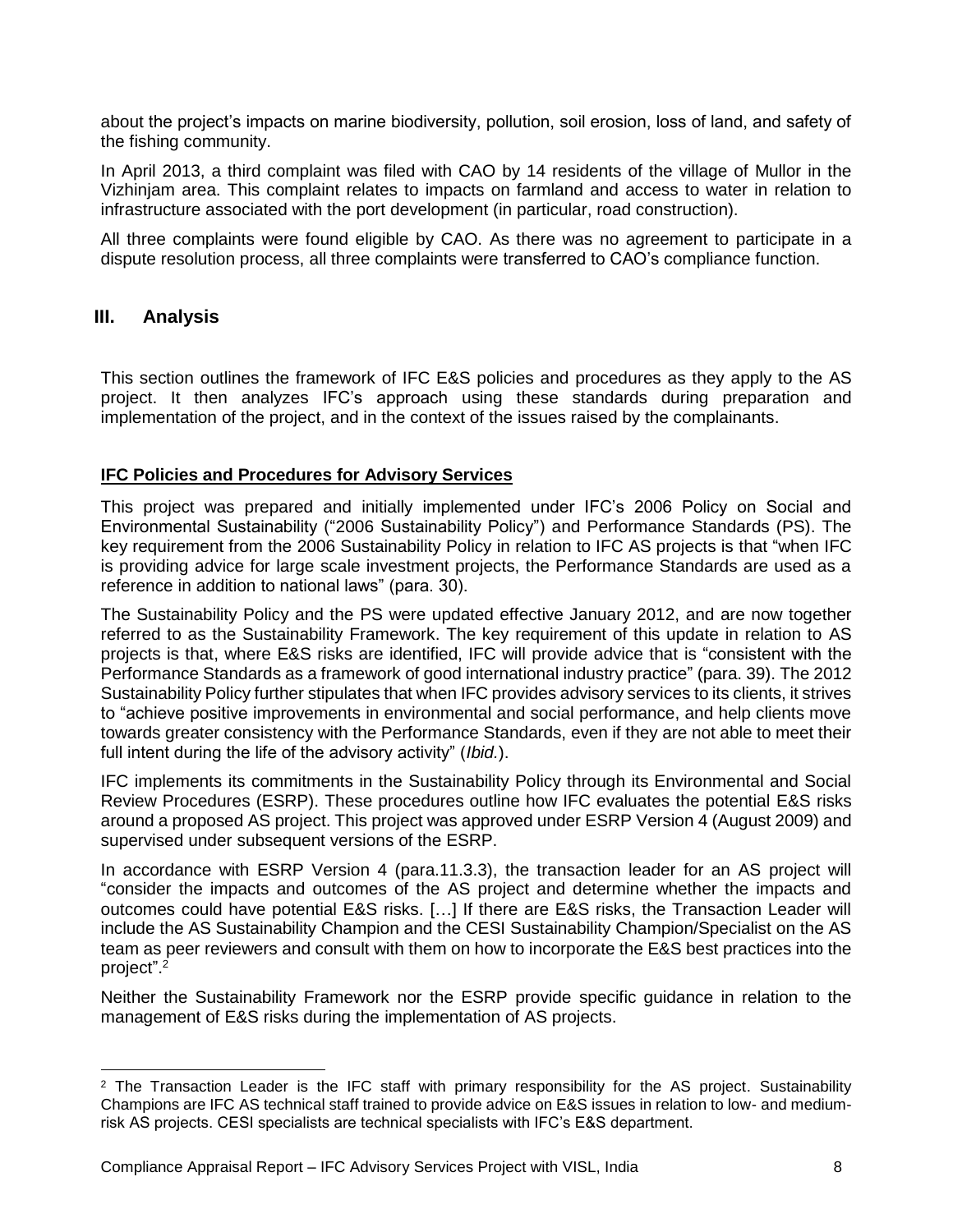The 2006 Sustainability Policy does, however, include higher-level E&S commitments that apply to AS projects. For example, the 2006 Sustainability Policy states that efforts to "carry out its investment operations and advisory services in a manner that 'do no harm' to people and environment," are "central to IFC's development mission" (para. 8). Similar language is included in the 2012 Sustainability Policy.

# <span id="page-8-0"></span>**Preparation of the Advisory Services Project**

#### <span id="page-8-1"></span>*Review and Approval*

IFC's approval documentation for the AS project was finalized in November 2009. An experienced IFC E&S specialist was included in the team that reviewed the project. While no specific E&S analysis was prepared at this stage, IFC's project approval documentation noted that the project was expected to have risks associated with land acquisition and potential impact on fishing communities. IFC's approval documentation indicated that an E&S specialist would be involved in designing and overseeing the E&S aspects of the project. This was envisaged as including the engagement of consultants for the development of an environmental impact assessment (EIA) and environmental management plan (EMP), reflecting IFC's Performance Standards. At the same time, IFC's approval documentation noted that AS clients that are public entities were not required to adhere to IFC E&S standards.

#### <span id="page-8-2"></span>*Scope of the Advisory Service Project*

The scope of the AS project was agreed between IFC, the GoK and the client in November 2009. The agreement provides that IFC would conduct due diligence and preparation for the bidding process, including conducting a full legal, technical/environmental, and financial due diligence review.

The agreement also describes consultants to be hired by the client (the "client consultants") and by IFC (the "IFC consultants"), noting that IFC would be required to work closely with consultants retained by the client in connection with the project. IFC agreed to act as lead adviser, assuming overall oversight of the performance of client consultants including those involved with access infrastructure for the port development.

As agreed, the specific roles of the IFC consultants would include: (a) reviewing the Rapid EIA that had been prepared for the project in 2004; (b) preparing the terms of reference for an EIA for the MoEF; (c) carrying out the EIA; and (d) performing a social impact assessment for the land that would be acquired for the development.

As set out in IFC's completion report for the project IFC's approach to E&S issues involved : (i) the E&S risks attached to the project were identified as high; and (ii) IFC recognized prior to approving the AS project that the client did not have the capacity to undertake an EIA that was consistent with IFC's PS. CAO also notes that the IFC completion report documented as a lesson learned from this AS project, that E&S work should be limited to scoping assessment of applicable Performance Standards with the E&S assessment itself, left for the client to conduct.

# <span id="page-8-3"></span>*Conclusion*

Based on the material reviewed in the course of this compliance appraisal, CAO finds no indication that IFC's preparation of the Kerala Port AS project was other than consistent with its E&S policies and procedures. On the other hand, CAO has questions as to whether these requirements provided an "adequate level of protection,"<sup>3</sup> given IFC's higher-level E&S commitments referenced above.

<sup>3</sup> CAO. Operational Guidelines (2013) para. 4.2.1.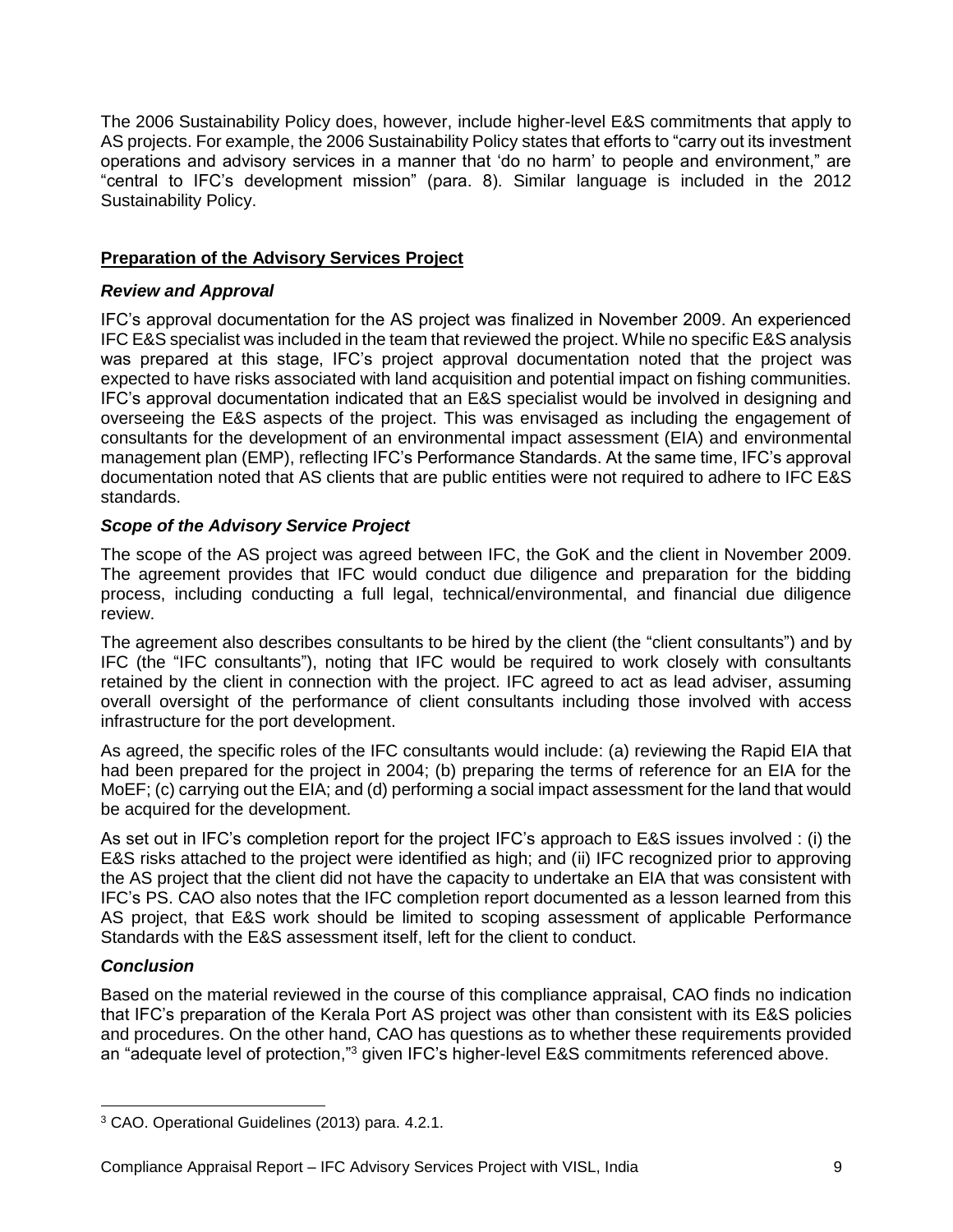IFC's key E&S policy requirement for AS projects is that its advice should be "consistent with the Performance Standards." Given that IFC recognized significant E&S risks attached to the port development CAO has questions as to whether the applicable policies and procedures provided adequate guidance on: (i) when E&S risks (including client commitment and capacity to manage such risks) should preclude IFC from engaging as an adviser to a project; and (ii) the scope of E&S responsibility that IFC should take on in relation to a high risk AS project.

#### <span id="page-9-0"></span>**Implementation of the Advisory Services Project**

The issues raised by the complainants relate both to IFC's involvement in the project and to the project's potential socio-economic and environmental impacts on tourism, fishing, and farming activities. This section considers how IFC responded at each stage of the project in light of the key compliance question – whether the advisory services IFC gave its client were consistent with the Performance Standards.

#### <span id="page-9-1"></span>*Issues rated to the land-based components of the project*

As noted above, IFC committed to complete the EIA and to oversee work done by client consultants related to the project. According to Performance Standard 1, the assessment of project impacts would be required to cover "associated facilities" such as infrastructure that "would not have been constructed or expanded if the project did not exist…"<sup>4</sup>

In January 2010, IFC's supervision documentation for the project noted that the GoK had already begun to acquire land for the project, and that this might lead to protests. In this context, IFC determined that the road and rail infrastructure associated with the port fell outside IFC's advisory mandate, but that its E&S specialists had been closely involved in the project team to provide inputs to the client on land acquisition issues. IFC stated that it also had advised the client that it should appoint a client consultant to complete an environmental and social impact assessment for connectivity infrastructure associated with the port (a Road and Rail ESIA) in addition to the ESIA for the port itself, which IFC would lead (the Port ESIA). IFC noted that the project team would continue to provide "hand holding" to the client on social impact issues, with the help of IFC E&S experts.

From this point on, issues related to land acquisition and the impacts of road and rail connectivity infrastructure were addressed by the client (albeit with some inputs from IFC) while issues related to the port itself were the direct responsibility of IFC. The client would later incorporate both the Road and Rail ESIA and the Port ESIA into a Comprehensive EIA (CEIA) that was submitted to MoEF for approval. 5

#### *Issues related to the project's socio-economic impacts*

A Preliminary Project Plan was prepared by the IFC consultants in October 2010. The Preliminary Project Plan states that the economic viability of the project was assessed in a Cost Benefit Analysis (CBA) that included direct costs and benefits generated by the development of the port, indirect effects to the region, and costs of externalities, such as social and environmental impacts. CAO notes that the stakeholders considered for the economic evaluation did not include the local communities that would potentially be affected by the project. Also, while the plan notes that externalities should be taken into account in the overall appraisal of the project, their economic effects are not included in the CBA. Further, no indirect costs on sectors such as fishing and tourism

<sup>4</sup> IFC. PS1 (2012) para. 8.

<sup>5</sup> GoK. Comprehensive EIA for Vizhinjam International Seaport (Report (Final). [http://www.vizhinjamport.in/eia-](http://www.vizhinjamport.in/eia-30-5-13.php)[30-5-13.php](http://www.vizhinjamport.in/eia-30-5-13.php) (Accessed May 15, 2015)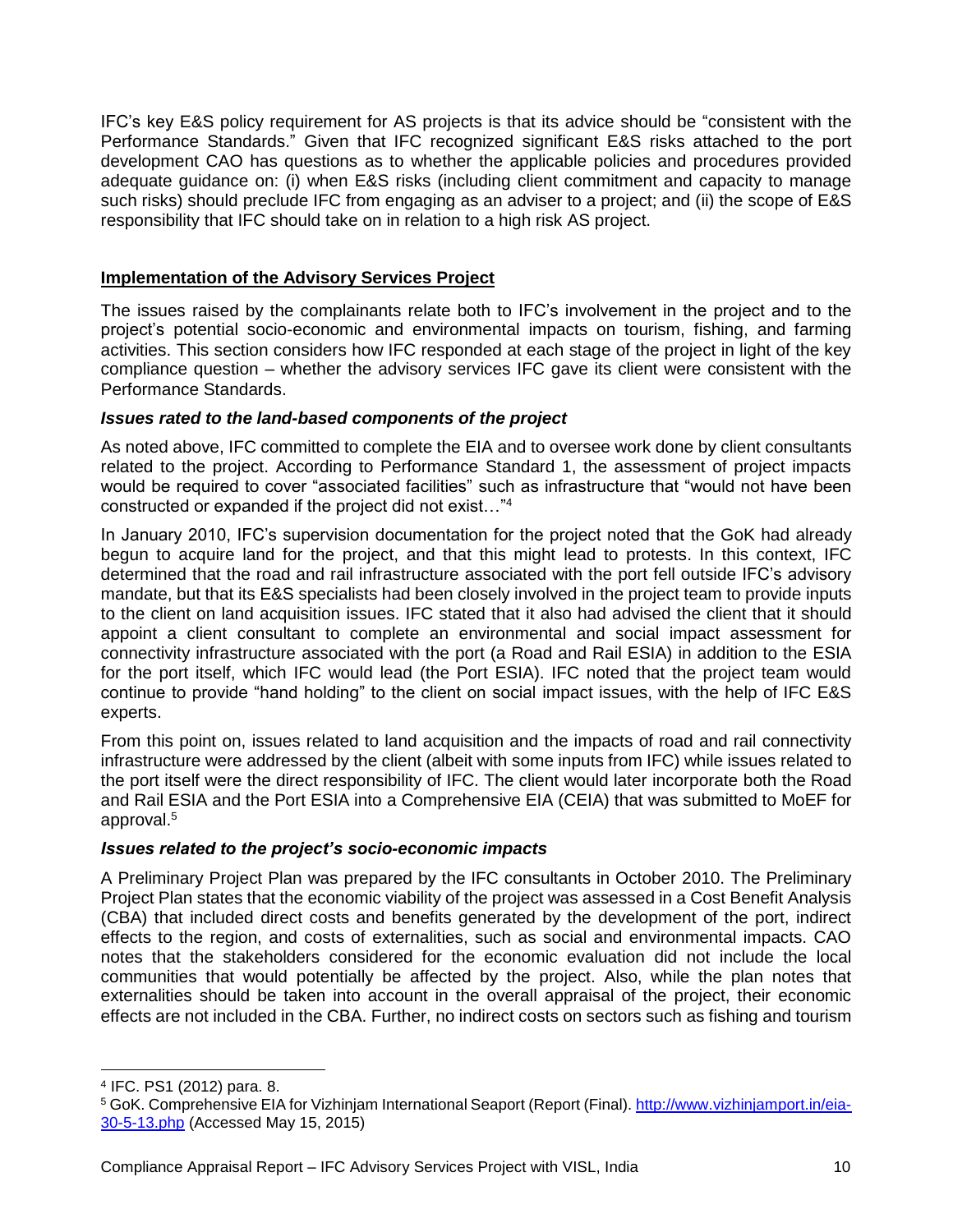are accounted for in the analysis. It is thus unclear whether the CBA assigns appropriate economic value to existing industries surrounding the project location.

#### <span id="page-10-0"></span>*Issues related to the adequacy of the Port ESIA (prepared by IFC)*

In April 2013, after formal closure of IFC's Advisory Services project, the IFC consultant delivered the final draft of the Port ESIA. The Port ESIA expressly excludes the infrastructural/ancillary facilities of the port, and notes that the ESIA does not analyze alternative sites.<sup>6</sup>

In relation to tourism, the Port ESIA sets out a prediction and assessment of socio-economic impacts including those from loss of beaches, loss to businesses, employment, and the likelihood of an increase in tourism (based on proposed cruise terminal operations at the Port). The Port ESIA also confirms that the impacts on individual resorts/hotels — where land will not be acquired but they still will be affected by the project — were not studied in detail as part of the socio-economic survey. The potential negative impacts on tourism are assessed as being of "major" significance during both the construction and operations phases. In relation to mitigation, the Port ESIA recognizes there are indirect impacts on resort owners and households having livelihoods linked to ayurvedic health resorts that would not be acquired. IFC advised these issues be assessed and mitigated under PS1 and not PS5 (Land Acquisition and Involuntary Resettlement).

In relation to fishing activities, the Port ESIA discusses the socio-economic baseline for fishing communities and recognizes that nearly 20,000 people are involved in fishing and related activities at the Vizhinjam Harbour. It recognizes both construction-phase impacts and ongoing operationalphase impacts, such as the loss of access to beaches and fishing ground, loss of income, obstructed access to the fishing harbor from south of the breakwater for fisher folk who use the harbor for catch landing, and an increased risk of accidents. The mitigation framework for socio-economic impacts on fisheries-based livelihoods points out that a robust and comprehensive Livelihood Restoration Framework should be prepared in consultation with the affected fishing community. Mitigation measures are described in terms of guiding principles that the Port developer should follow for livelihood restoration, but do not address the communities whose livelihoods are connected to the value chain for fishing (including markets, transportation, and other industry issues).

#### <span id="page-10-1"></span>*Conclusion*

As to the decision to split the E&S advisory mandate, CAO considers that further analysis is required to determine whether IFC's advice on the development of a separate E&S assessment for the landbased facilitates associated with the port was consistent with the requirements of PS1 (Assessment and Management of E&S Risks and Impacts), particularly in light of IFC's analysis of the client's need for extensive support in relation to E&S issues. The decision to split the E&S advisory mandate is particularly relevant to the third complaint, which raises issues related to the impacts of the port's land-based infrastructure. CAO also has questions as to whether the technical inputs that IFC gave its client about the Road and Rail ESIA were consistent with the requirements of the Performance Standards.

In relation to the assessment of the project's socio-economic impacts, CAO has questions as to the robustness of the Cost Benefit Analysis carried out by the IFC consultants, and the extent to which this analysis considers the project's impacts on the livelihoods of the communities in the immediate vicinity of the proposed port.

Finally, while a preliminary review of the Port ESIA led by IFC indicates that it was generally consistent with the PS, CAO has questions as to the following elements, which relate to the issues raised by the complainants:

 <sup>6</sup> Location-Specific Draft ESIA for the sea part of Vizhinjam Port, in Kerala State of India, Main Report